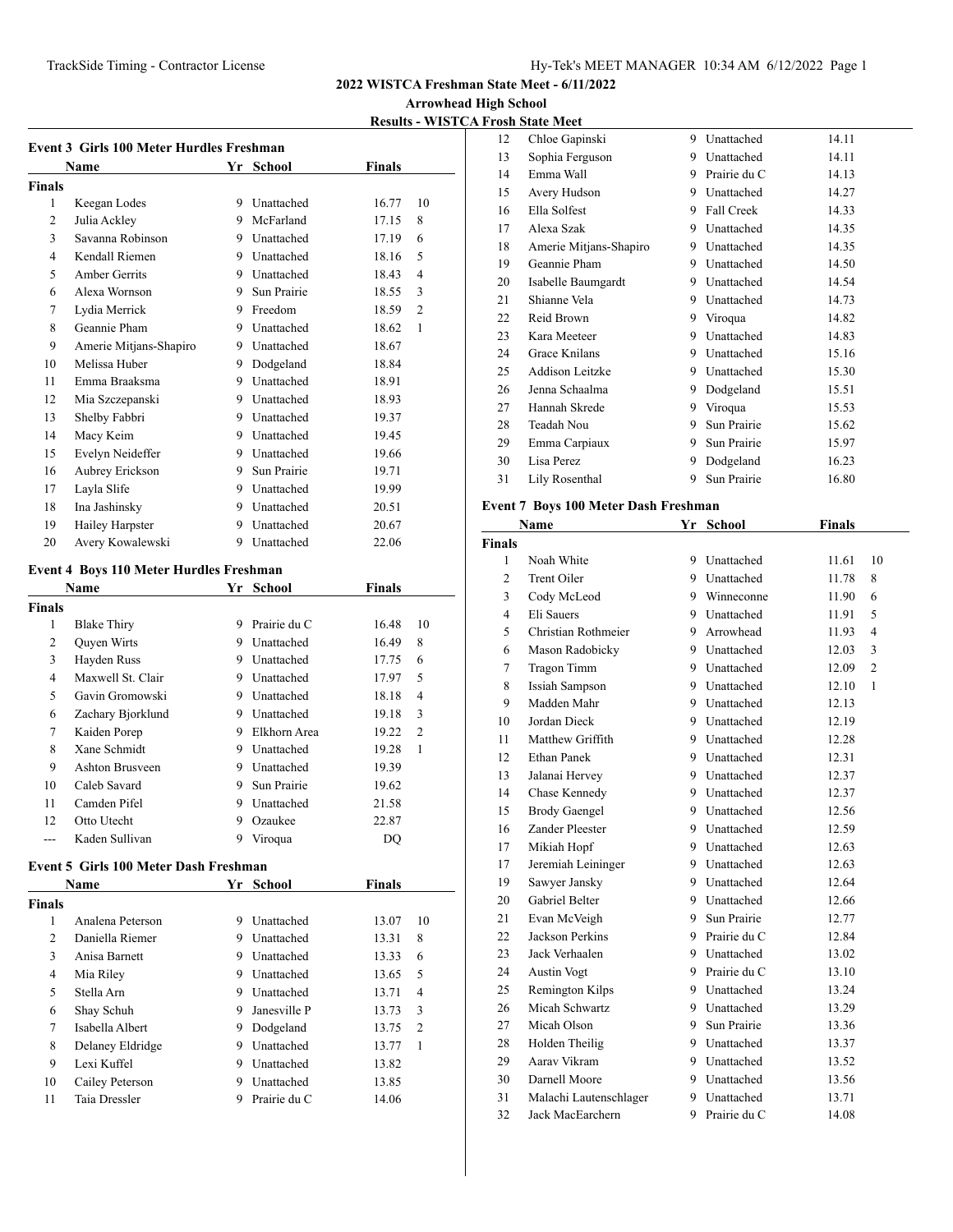**Finals ... (Event 7 Boys 100 Meter Dash Freshman)**

**2022 WISTCA Freshman State Meet - 6/11/2022**

**Arrowhead High School**

**Results - WISTCA Frosh State Meet**

|                                      | Name                                      |        | Yr School                | <b>Finals</b>      |                |  |
|--------------------------------------|-------------------------------------------|--------|--------------------------|--------------------|----------------|--|
| 33                                   | Lucas Harvey                              | 9      | Unattached               | 14.78              |                |  |
| 34                                   | Chad Rosien                               |        | 9 Unattached             | 14.92              |                |  |
|                                      | Event 8 Girls 1600 Meter Run Freshman     |        |                          |                    |                |  |
|                                      | Name                                      |        | Yr School                | <b>Finals</b>      |                |  |
| <b>Finals</b>                        |                                           |        |                          |                    |                |  |
| 1                                    | Grace Graczyk                             |        | 9 Unattached             | 5:26.07            | 10             |  |
| 2                                    | Lily Watson                               |        | 9 Kiel                   | 5:35.60            | 8              |  |
| 3                                    | Julia Baker                               |        | 9 Unattached             | 5:46.23            | 6              |  |
| 4                                    | <b>Bailey Sommerville</b>                 |        | 9 Unattached             | 5:53.46            | 5              |  |
| 5                                    | Caitlyn Jones                             |        | 9 Unattached             | 5:55.15            | 4              |  |
| 6                                    | Kate Kauffman                             |        | 9 Unattached             | 6:00.53            | 3              |  |
| 7                                    | Riley Grossklaus                          |        | 9 Unattached             | 6:01.15            | 2              |  |
| 8                                    | Lexi Weinbrenner                          |        | 9 Unattached             | 6:01.89            | 1              |  |
| 9                                    | Brianna Sheahan                           |        | 9 Unattached             | 6:02.31            |                |  |
| 10                                   | Sophie Erickson                           |        | 9 Sun Prairie            | 6:05.43            |                |  |
| 11                                   | Brooke Marchewka                          |        | 9 Sun Prairie            | 6:08.15            |                |  |
| 12                                   | Meredith Niedfeldt                        |        | 9 Unattached             | 6:13.49            |                |  |
| 13                                   | Syd Loehrl                                |        | 9 Unattached             | 6:15.92            |                |  |
| 14                                   | Molly Burke                               |        | 9 Unattached             | 6:26.52            |                |  |
| 15                                   | Abby Stoczynski                           |        | 9 Unattached             | 6:46.78            |                |  |
|                                      |                                           |        |                          |                    |                |  |
| Event 9 Boys 1600 Meter Run Freshman |                                           |        |                          |                    |                |  |
|                                      | <b>Name</b>                               |        | Yr School                | <b>Finals</b>      |                |  |
| <b>Finals</b><br>1                   |                                           |        | 9 Onalaska               |                    | 10             |  |
| 2                                    | Manny Putz<br>Isaac Kirby                 |        | 9 Unattached             | 4:19.34            | 8              |  |
|                                      |                                           |        |                          | 4:57.76            |                |  |
| 3<br>4                               | Josh Neilitz                              |        | 9 Unattached             | 5:03.00            | 6              |  |
|                                      | Ashton Wolfe                              |        | 9 Unattached             | 5:08.43            | 5              |  |
| 5                                    | Troy Cookson                              |        | 9 Unattached             | 5:09.40            | $\overline{4}$ |  |
| 6                                    | <b>Brice Schueller</b>                    |        | 9 Ozaukee                | 5:09.79            | 3              |  |
| 7                                    | Will Schaefer                             |        | 9 Unattached             | 5:20.00            | 2              |  |
| 8                                    | Joseph Downey                             |        | 9 Oregon                 | 5:20.27            | 1              |  |
| 9                                    | Saathvik Gowda                            |        | 9 Unattached             | 5:20.36            |                |  |
| 10                                   | Kolton Kershaw                            | 9      | Unattached               | 5:20.93            |                |  |
| 11                                   | Jonas Zhang                               | 9.     | Unattached               | 5:30.76            |                |  |
| 12                                   | Cole Orlowski                             | 9      | Adams-Friend             | 5:32.03            |                |  |
| 13                                   | Carson Stanfield                          | 9      | Sun Prairie              | 5:33.76            |                |  |
| 14                                   | David Cefalu<br>Nolan Gasser              | 9      | Unattached               | 5:40.01            |                |  |
| 15<br>16                             | Marlon Muniz                              | 9<br>9 | Unattached<br>Unattached | 5:49.48<br>5:56.98 |                |  |
|                                      |                                           |        |                          |                    |                |  |
|                                      | Event 10 Girls 4x200 Meter Relay Freshman |        |                          |                    |                |  |
|                                      | Team                                      |        | Relay                    | <b>Finals</b>      |                |  |
| <b>Finals</b>                        |                                           |        |                          |                    |                |  |
| 1                                    | Muskego                                   |        |                          | 1:52.66            | 10             |  |
|                                      | 1) Lizzie Armour 9                        |        | 2) Kylie Kutner 9        |                    |                |  |
|                                      | 3) Aubree Beasley 9                       |        | 4) Jillian Kneisler 9    |                    |                |  |
| 2                                    | McFarland                                 |        |                          | 1:54.37            | 8              |  |
|                                      | 1) Lauren Boehnen 9                       |        | 2) Kendra Mueller 9      |                    |                |  |
|                                      | 3) Kendall Riemen 9                       |        | 4) Riley Bickelhaupt 9   |                    |                |  |
| 3                                    | Westby                                    |        |                          | 1:58.87            | 6              |  |
|                                      | 1) Eliza Doval 9                          |        | 2) Grace Bailey 9        |                    |                |  |
|                                      | 3) Courtney Johnson 9                     |        | 4) Erin Gluch 9          |                    |                |  |
|                                      |                                           |        |                          |                    |                |  |

| Event 11 Boys 4x200 Meter Relay Freshman |                   |               |  |  |  |
|------------------------------------------|-------------------|---------------|--|--|--|
| Team                                     | Relay             | <b>Finals</b> |  |  |  |
| Finals                                   |                   |               |  |  |  |
| Arrowhead                                |                   | 1:37.07<br>10 |  |  |  |
| 1) Christian Rothmeier 9                 | 2) Hayden Russ 9  |               |  |  |  |
| 3) Sam Michaelis 9                       | 4) John Kubisch 9 |               |  |  |  |
| Warriors TC                              |                   | <b>DNF</b>    |  |  |  |
| 1) Jonathan Schmidt 9                    | 2) Tyler Dahlie 9 |               |  |  |  |
| 3) Issiah Sampson 9                      | 4) Ben Krauklis 9 |               |  |  |  |

#### **Event 12 Girls 400 Meter Dash Freshman**

|                | Name                    |    | Yr School    | Finals  |                |
|----------------|-------------------------|----|--------------|---------|----------------|
| <b>Finals</b>  |                         |    |              |         |                |
| 1              | Isabela Gutierrez       | 9  | Unattached   | 1:00.84 | 10             |
| $\overline{c}$ | Gracie Martzahl         | 9  | Unattached   | 1:01.52 | 8              |
| 3              | Lexi Kuffel             | 9  | Unattached   | 1:02.17 | 6              |
| 4              | Tannah Radloff          | 9  | Prairie du C | 1:03.58 | 5              |
| 5              | Hannah Dietzenbach      | 9. | Unattached   | 1:03.62 | 4              |
| 6              | Sophia Ferguson         | 9  | Unattached   | 1:04.69 | 3              |
| 7              | Amber Gerrits           | 9. | Unattached   | 1:04.79 | $\overline{2}$ |
| 8              | Lydia Reis              | 9  | Unattached   | 1:05.94 | 1              |
| 9              | Jayden Henderson        | 9. | Prairie du C | 1:06.21 |                |
| 10             | Abby Brazouski          | 9  | Mukwonago    | 1:07.31 |                |
| 11             | <b>Bridget Cafferty</b> | 9. | Unattached   | 1:07.34 |                |
| 12             | Ella Solfest            | 9  | Fall Creek   | 1:07.57 |                |
| 13             | Alexandra Gaskin        |    | 9 Unattached | 1:07.83 |                |
| 14             | Reid Brown              | 9. | Viroqua      | 1:08.54 |                |
| 15             | Ashley Kessen           | 9  | Unattached   | 1:08.92 |                |
| 16             | Izabel Romero           | 9  | Unattached   | 1:09.26 |                |
| 17             | Marissa Mort            | 9  | Unattached   | 1:09.32 |                |
| 18             | Addison Kowalewski      | 9  | Unattached   | 1:10.37 |                |
| 19             | Chloe Gapinski          | 9. | Unattached   | 1:10.81 |                |
| 20             | <b>Emily Plestina</b>   | 9. | Unattached   | 1:11.33 |                |
| 21             | Madison Niermann        | 9. | Unattached   | 1:12.67 |                |
| 22             | Aleah Frahm             | 9  | Unattached   | 1:13.14 |                |
| 23             | Arianna Erlandson       | 9  | Westby       | 1:13.70 |                |
|                |                         |    |              |         |                |

## **Event 14 Boys 400 Meter Dash Freshman**

| Name          |                       | Yr | School     | Finals |                |
|---------------|-----------------------|----|------------|--------|----------------|
| <b>Finals</b> |                       |    |            |        |                |
| 1             | Trent Oiler           | 9  | Unattached | 51.65  | 10             |
| 2             | Jack Savasta          | 9  | Unattached | 52.87  | 8              |
| 3             | <b>Isaac Pratt</b>    | 9  | Viroqua    | 53.66  | 6              |
| 4             | Jordan Dieck          | 9  | Unattached | 53.96  | 5              |
| 5             | <b>Gabriel Belter</b> | 9  | Unattached | 54.08  | 4              |
| 6             | Noah Hansen           | 9  | Oregon     | 54.10  | 3              |
| 7             | Charlie Rozz          | 9  | Unattached | 54.31  | $\overline{c}$ |
| 8             | Tyler Montag          | 9  | Unattached | 55.81  | 1              |
| 9             | Sawyer Dase           | 9  | Unattached | 55.94  |                |
| 10            | Korbyn Anderson       | 9  | Unattached | 56.44  |                |
| 11            | Malachi Watson        | 9  | Unattached | 56.45  |                |
| 12            | Kyle Rohn             | 9  | Oregon     | 56.55  |                |
| 13            | Brady Kopp            | 9  | Unattached | 56.73  |                |
| 14            | Jeremiah Leininger    | 9  | Unattached | 57.24  |                |
| 15            | Madden Mahr           | 9  | Unattached | 57.43  |                |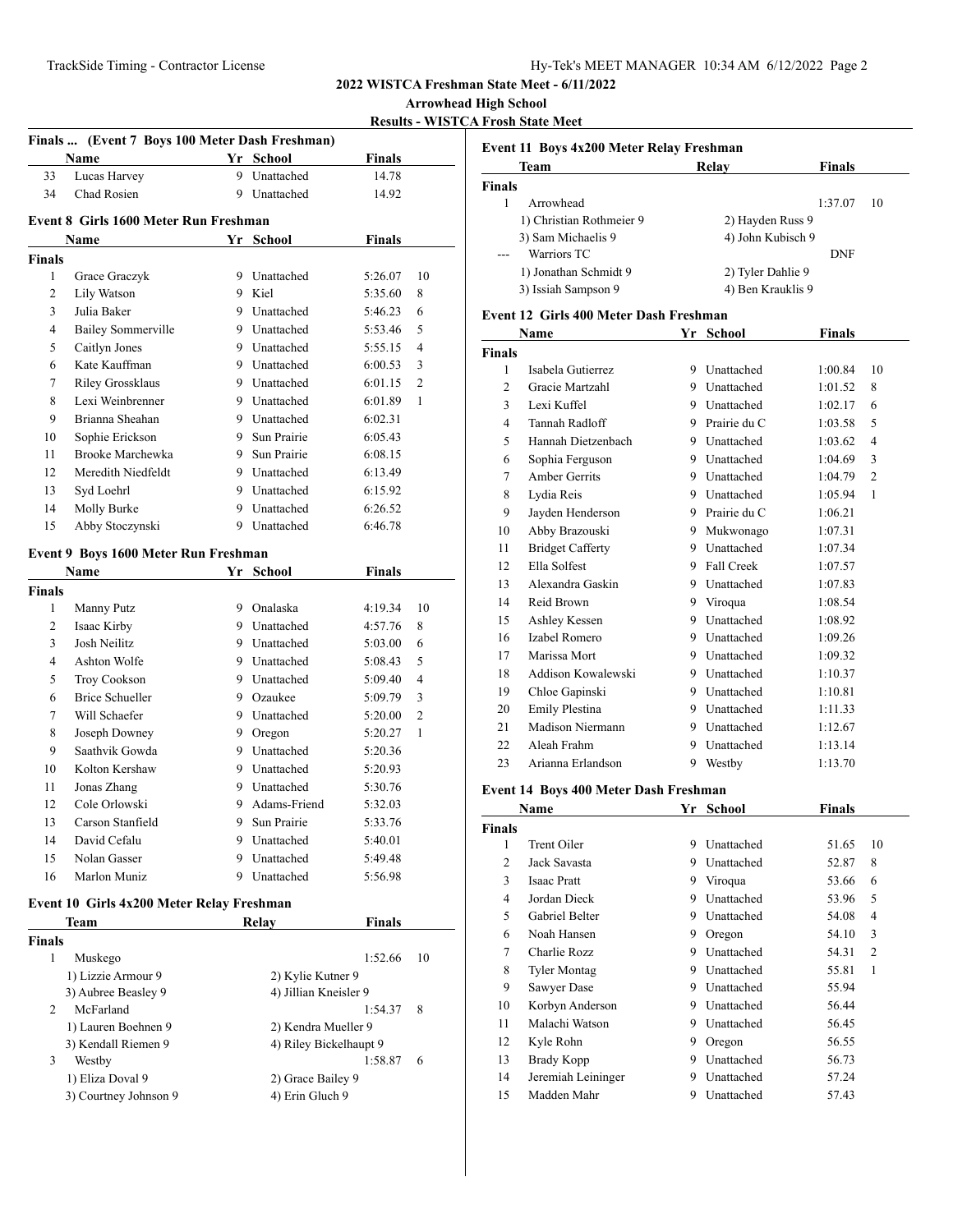**2022 WISTCA Freshman State Meet - 6/11/2022**

**Arrowhead High School**

**Results - WISTCA Frosh State Meet**

| Finals  (Event 14 Boys 400 Meter Dash Freshman) |                        |    |                   |         |  |
|-------------------------------------------------|------------------------|----|-------------------|---------|--|
|                                                 | Name                   | Yr | School            | Finals  |  |
| 16                                              | Karson Marquardt       | 9  | Dodgeland         | 57.50   |  |
| 17                                              | Parker Bates           | 9  | <b>Unattached</b> | 59.72   |  |
| 18                                              | Swar Khopkar           | 9  | Unattached        | 59.98   |  |
| 19                                              | Hyrum Barfuss          | 9  | Muskego           | 1:01.57 |  |
| 20                                              | Noah Mentjes           | 9  | Unattached        | 1:01.62 |  |
| 21                                              | <b>Trent Thurner</b>   | 9  | Unattached        | 1:01.73 |  |
| 22                                              | Cody Mentjes           | 9  | Unattached        | 1:01.95 |  |
| 23                                              | Noah White             | 9  | Unattached        | 1:02.68 |  |
| 24                                              | Malachi Lautenschlager | 9  | Unattached        | 1:03.01 |  |
| 25                                              | Rishon Singh           | 9  | Unattached        | 1:03.41 |  |
| 26                                              | David Cefalu           | 9  | Unattached        | 1:04.12 |  |
| 27                                              | Vincent Marani         | 9  | Unattached        | 1:04.96 |  |
| 28                                              | Cole Orlowski          | 9  | Adams-Friend      | 1:05.48 |  |
| 29                                              | Lucas Harvey           | 9  | Unattached        | 1:05.81 |  |

## **Event 15 Girls 4x100 Meter Relay Freshman**

|               | Team                   | Relav                 | <b>Finals</b> |                |
|---------------|------------------------|-----------------------|---------------|----------------|
| <b>Finals</b> |                        |                       |               |                |
| 1             | McFarland              |                       | 52.92         | 10             |
|               | 1) Lauren Boehnen 9    | 2) Rachel Kuehl 9     |               |                |
|               | 3) Riley Bickelhaupt 9 | 4) Julia Ackley 9     |               |                |
| 2             | Muskego                |                       | 53.13         | 8              |
|               | 1) Lizzie Armour 9     | 2) Kylie Kutner 9     |               |                |
|               | 3) Aubree Beasley 9    | 4) Jillian Kneisler 9 |               |                |
| 3             | Kettle Moraine         |                       | 53.28         | 6              |
|               | 1) Delaney Eldridge 9  | 2) Avery Hudson 9     |               |                |
|               | 3) Keegan Lodes 9      | 4) Sophia Noel 9      |               |                |
| 4             | Dodgeland              |                       | 54.80         | 5              |
|               | 1) Jenna Schaalma 9    | 2) Mallory Kohn 9     |               |                |
|               | 3) Melissa Huber 9     | 4) Isabella Albert 9  |               |                |
| 5             | Franklin               |                       | 57.71         | $\overline{4}$ |
|               |                        |                       |               |                |

## **Event 16 Boys 4x100 Meter Relay Freshman**

|                             | Team                  | Relay                | Finals |    |
|-----------------------------|-----------------------|----------------------|--------|----|
| <b>Finals</b>               |                       |                      |        |    |
| 1                           | New Richmond          |                      | 46.91  | 10 |
|                             | 1) Abraham Munson 9   | 2) Ethan Panek 9     |        |    |
|                             | 3) RJ Amundson 9      | 4) Tragon Timm 9     |        |    |
| $\mathcal{D}_{\mathcal{L}}$ | Warriors TC           |                      | 47.67  | 8  |
|                             | 1) Jonathan Schmidt 9 | 2) Tyler Dahlie 9    |        |    |
|                             | 3) Issiah Sampson 9   | 4) Ben Krauklis 9    |        |    |
| 3                           | Watertown             |                      | 52.22  | 6  |
|                             | 1) Remington Kilps 9  | 2) Chad Rosien 9     |        |    |
|                             | 3) Jer'Von Anderson 9 | 4) Zander Pleester 9 |        |    |
| 4                           | Fall Creek            |                      | 52.81  | 5  |
|                             | 1) Korbyn Anderson 9  | 2) Gus Pranckus 9    |        |    |
|                             | 3) Peyton Seidling 9  | 4) Parker Nelson 9   |        |    |
|                             |                       |                      |        |    |

## **Event 17 Girls 300 Meter Hurdles Freshman**

| <b>Name</b> |                  |   | Yr School  | <b>Finals</b> |     |
|-------------|------------------|---|------------|---------------|-----|
| Finals      |                  |   |            |               |     |
|             | Lydia Merrick    | 9 | Freedom    | 48.37         | -10 |
|             | Savanna Robinson |   | Unattached | 48.40         | -8  |
|             | Kaymin Phillips  |   | Unattached | 48.43         | 6   |

| 4  | Keegan Lodes         | 9 | Unattached  | 50.07   | 5              |
|----|----------------------|---|-------------|---------|----------------|
| 5  | Kendra Mueller       | 9 | McFarland   | 50.46   | 4              |
| 6  | Lauren Pearson       | 9 | Unattached  | 50.94   | 3              |
| 7  | Isabel Lichtenwalner | 9 | Unattached  | 51.49   | $\overline{c}$ |
| 8  | Layla Slife          | 9 | Unattached  | 53.21   | 1              |
| 9  | Amber Gerrits        | 9 | Unattached  | 54.90   |                |
| 10 | Emma Braaksma        | 9 | Unattached  | 56.15   |                |
| 11 | Shelby Fabbri        | 9 | Unattached  | 56.20   |                |
| 12 | Aubrey Erickson      | 9 | Sun Prairie | 56.92   |                |
| 13 | Hailey Harpster      | 9 | Unattached  | 57.84   |                |
| 14 | Geannie Pham         | 9 | Unattached  | 59.13   |                |
| 15 | Ina Jashinsky        | 9 | Unattached  | 59.51   |                |
| 16 | Macy Keim            | 9 | Unattached  | 1:00.62 |                |

## **Event 18 Boys 300 Meter Hurdles Freshman**

| Name          |                    | Yr | School       | Finals |                |
|---------------|--------------------|----|--------------|--------|----------------|
| <b>Finals</b> |                    |    |              |        |                |
| 1             | <b>Blake Thiry</b> | 9  | Prairie du C | 42.92  | 10             |
| 2             | Kaden Sullivan     | 9  | Viroqua      | 44.09  | 8              |
| 3             | Kaiden Porep       | 9  | Elkhorn Area | 44.89  | 6              |
| 4             | Maxwell St. Clair  | 9  | Unattached   | 45.64  | 5              |
| 5             | Gavin Gromowski    | 9  | Unattached   | 45.68  | 4              |
| 6             | Colton Pickart     | 9  | Dodgeland    | 47.25  | 3              |
| 7             | Hayden Russ        | 9  | Unattached   | 47.29  | $\overline{c}$ |
| 8             | Ashton Brusveen    | 9  | Unattached   | 47.91  | 1              |
| 9             | Zachary Bjorklund  | 9  | Unattached   | 47.95  |                |
| 10            | Caleb Savard       | 9  | Sun Prairie  | 48.45  |                |
| 11            | Xane Schmidt       | 9  | Unattached   | 48.65  |                |
| 12            | Zachary Shoemaker  | 9  | Sun Prairie  | 50.43  |                |
| 13            | Carson Stanfield   | 9  | Sun Prairie  | 50.60  |                |
| 14            | Otto Utecht        | 9  | Ozaukee      | 51.02  |                |
| 15            | Camden Pifel       | 9  | Unattached   | 52.29  |                |

## **Event 19 Girls 800 Meter Run Freshman**

|                | Name                      | Yr | <b>School</b> | Finals  |                |
|----------------|---------------------------|----|---------------|---------|----------------|
| Finals         |                           |    |               |         |                |
| 1              | Grace Graczyk             | 9  | Unattached    | 2:25.06 | 10             |
| $\overline{c}$ | Isabela Gutierrez         | 9  | Unattached    | 2:28.28 | 8              |
| 3              | Carly Lopez               | 9  | Unattached    | 2:28.29 | 6              |
| 4              | Lily Watson               | 9  | Kiel          | 2:28.78 | 5              |
| 5              | Elle Brunner              | 9  | Unattached    | 2:29.78 | 4              |
| 6              | Mallory Kohn              | 9  | Dodgeland     | 2:34.00 | 3              |
| 7              | Kylie Kwiatkowski         | 9  | Unattached    | 2:36.14 | $\overline{2}$ |
| 8              | <b>Bailey Sommerville</b> | 9  | Unattached    | 2:37.48 | 1              |
| 9              | Alexandra Gaskin          | 9  | Unattached    | 2:37.50 |                |
| 10             | Emma Brudos               | 9  | Viroqua       | 2:40.23 |                |
| 11             | Hannah Dietzenbach        | 9  | Unattached    | 2:40.67 |                |
| 12             | Brooke Marchewka          | 9  | Sun Prairie   | 2:47.39 |                |
| 13             | Izabel Romero             | 9  | Unattached    | 2:51.74 |                |
| 14             | Ashley Kessen             | 9  | Unattached    | 2:52.93 |                |
| 15             | Meredith Niedfeldt        | 9  | Unattached    | 2:52.97 |                |
| 16             | <b>Bridget Cafferty</b>   | 9  | Unattached    | 2:54.75 |                |
| 17             | Abby Stoczynski           | 9  | Unattached    | 2:55.31 |                |
| 18             | Molly Burke               | 9  | Unattached    | 2:55.84 |                |
| 19             | <b>Madison Niermann</b>   | 9  | Unattached    | 2:57.56 |                |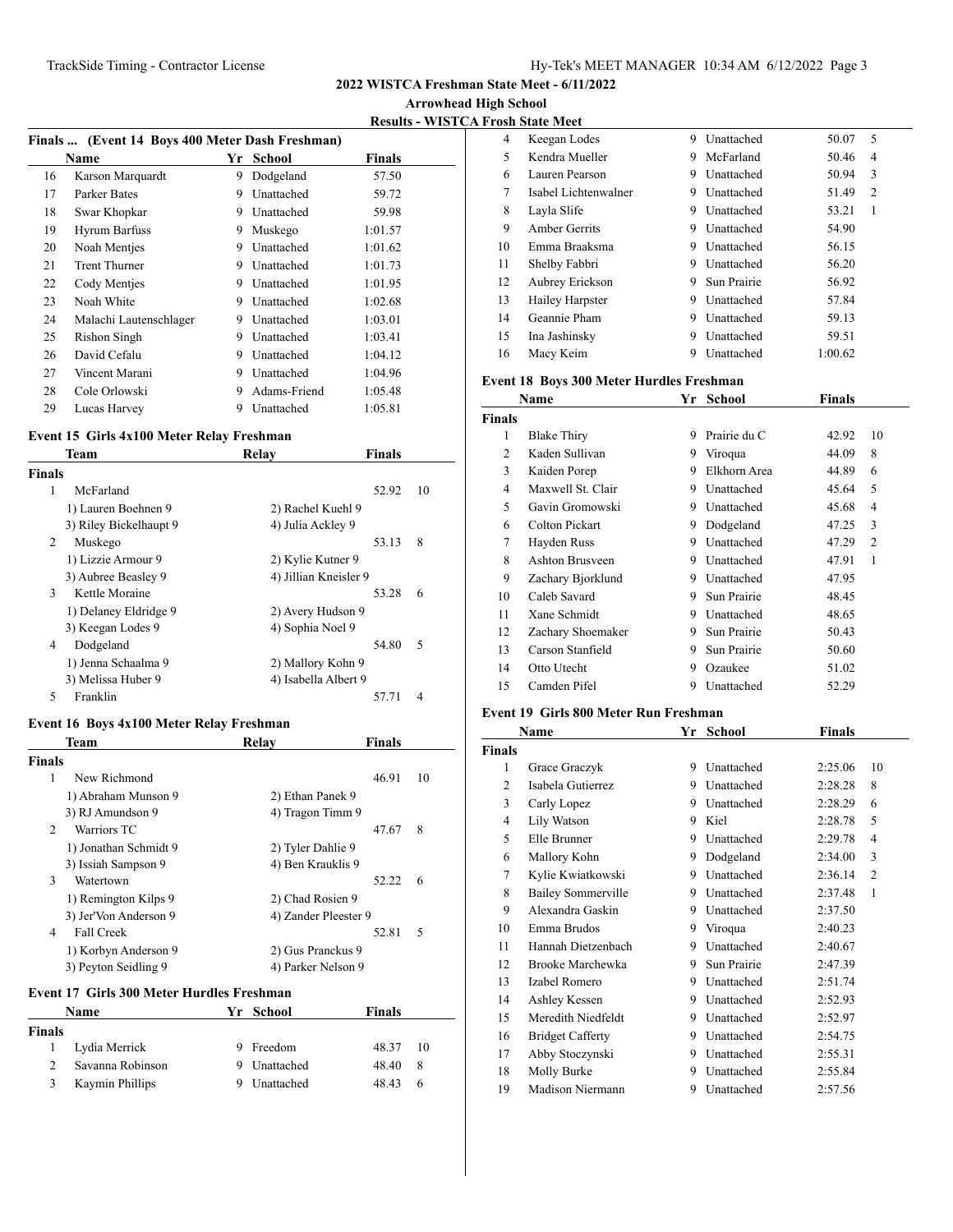## **Arrowhead High School**

**Results - WISTCA Frosh State Meet**

#### **Event 21 Boys 800 Meter Run Freshman**

|        | <b>Name</b>      |   | Yr School    | <b>Finals</b> |                |
|--------|------------------|---|--------------|---------------|----------------|
| Finals |                  |   |              |               |                |
| 1      | Caleb Schreiber  | 9 | Unattached   | 2:10.13       | 10             |
| 2      | Braylen Rennhack | 9 | Hartford Uni | 2:13.03       | 8              |
| 3      | Josh Neilitz     | 9 | Unattached   | 2:16.95       | 6              |
| 4      | Caleb Steinke    | 9 | Unattached   | 2:17.84       | 5              |
| 5      | Brice Schueller  | 9 | Ozaukee      | 2:22.04       | 4              |
| 6      | Noah McMeeken    | 9 | Unattached   | 2:24.40       | 3              |
| 7      | Will Schaefer    | 9 | Unattached   | 2:26.87       | $\overline{2}$ |
| 8      | David Cefalu     | 9 | Unattached   | 2:28.17       | 1              |
| 9      | Ryan Keller      | 9 | Unattached   | 2:29.22       |                |
| 10     | Nolan Gasser     | 9 | Unattached   | 2:31.52       |                |
| 11     | Kolton Kershaw   | 9 | Unattached   | 2:32.00       |                |
| 12     | Jimmy Dring      | 9 | Muskego      | 2:33.94       |                |
| 13     | Marlon Muniz     | 9 | Unattached   | 2:37.13       |                |
| 14     | Noah Mentjes     | 9 | Unattached   | 2:37.25       |                |
| 15     | Cole Orlowski    | 9 | Adams-Friend | 2:40.47       |                |

#### **Event 22 Girls 200 Meter Dash Freshman**

|                | <b>Name</b>          | Yr | <b>School</b> | <b>Finals</b> |                |  |
|----------------|----------------------|----|---------------|---------------|----------------|--|
| Finals         |                      |    |               |               |                |  |
| 1              | Analena Peterson     | 9  | Unattached    | 26.73         | 10             |  |
| $\overline{2}$ | Daniella Riemer      | 9  | Unattached    | 27.22         | 8              |  |
| 3              | Isabella Albert      | 9  | Dodgeland     | 27.74         | 6              |  |
| 4              | Gracie Martzahl      | 9  | Freedom       | 27.77         | 5              |  |
| 5              | Stella Arn           | 9  | Unattached    | 27.86         | $\overline{4}$ |  |
| 6              | Mia Riley            | 9  | Unattached    | 27.89         | 3              |  |
| 7              | Lexi Kuffel          | 9  | Unattached    | 27.94         | $\overline{c}$ |  |
| 8              | Cailey Peterson      | 9  | Unattached    | 28.09         | 1              |  |
| 9              | Shay Schuh           | 9  | Janesville P  | 28.24         |                |  |
| 10             | Sophia Ferguson      | 9  | Unattached    | 28.53         |                |  |
| 11             | Delaney Eldridge     | 9  | Unattached    | 28.54         |                |  |
| 12             | Lydia Reis           | 9  | Unattached    | 28.60         |                |  |
| 13             | Taia Dressler        | 9  | Prairie du C  | 28.79         |                |  |
| 14             | Alena Sanfelippo     | 9  | Fall Creek    | 28.95         |                |  |
| 15             | Emma Wall            | 9  | Prairie du C  | 29.08         |                |  |
| 16             | Elle Brunner         | 9  | Unattached    | 29.16         |                |  |
| 17             | Avery Hudson         | 9  | Unattached    | 29.45         |                |  |
| 18             | Chloe Gapinski       | 9  | Unattached    | 29.62         |                |  |
| 19             | Isabel Lichtenwalner | 9  | Unattached    | 29.75         |                |  |
| 20             | Shianne Vela         | 9  | Unattached    | 29.94         |                |  |
| 21             | Alexa Szak           | 9  | Unattached    | 30.07         |                |  |
| 22             | Kylie Kutner         | 9  | Muskego       | 30.19         |                |  |
| 23             | Reid Brown           | 9  | Viroqua       | 30.73         |                |  |
| 24             | Isabelle Baumgardt   | 9  | Unattached    | 30.76         |                |  |
| 25             | Kara Meeteer         | 9  | Unattached    | 30.80         |                |  |
| 26             | Emma Braaksma        | 9  | Unattached    | 31.07         |                |  |
| 27             | Aleah Frahm          | 9  | Unattached    | 31.15         |                |  |
| 28             | Malaina Telschow     | 9  | Unattached    | 31.18         |                |  |
| 29             | Arianna Erlandson    | 9  | Westby        | 32.21         |                |  |
| 30             | Madison Niermann     | 9  | Unattached    | 32.62         |                |  |
| 31             | Hannah Skrede        | 9  | Viroqua       | 32.83         |                |  |
|                |                      |    |               |               |                |  |

|                | Name               |    | Yr School      | <b>Finals</b> |                |
|----------------|--------------------|----|----------------|---------------|----------------|
| <b>Finals</b>  |                    |    |                |               |                |
| 1              | Trent Oiler        | 9  | Unattached     | 23.39         | 10             |
| $\overline{c}$ | Mason Kelley       |    | 9 Unattached   | 23.69         | 8              |
| 3              | <b>Tragon Timm</b> |    | 9 Unattached   | 23.87         | 6              |
| 4              | Cody McLeod        |    | 9 Winneconne   | 23.90         | 5              |
| 5              | Noah White         |    | 9 Unattached   | 24.19         | $\overline{4}$ |
| 6              | Eli Sauers         |    | 9 Unattached   | 24.24         | 3              |
| 7              | Matthew Griffith   |    | 9 Unattached   | 24.48         | $\overline{2}$ |
| 8              | Madden Mahr        |    | 9 Unattached   | 24.58         | 1              |
| 9              | Sawyer Jansky      |    | 9 Unattached   | 24.72         |                |
| 10             | Chase Kennedy      |    | 9 Unattached   | 24.88         |                |
| 11             | Charlie Rozz       |    | 9 Unattached   | 24.91         |                |
| 12             | Gabriel Belter     |    | 9 Unattached   | 24.94         |                |
| 13             | Jalanai Hervey     |    | 9 Unattached   | 25.06         |                |
| 14             | Sawyer Dase        |    | 9 Unattached   | 25.18         |                |
| 15             | <b>Ethan Panek</b> |    | 9 Unattached   | 25.33         |                |
| 16             | Zander Pleester    |    | 9 Unattached   | 25.53         |                |
| 17             | <b>Austin Vogt</b> |    | 9 Prairie du C | 25.76         |                |
| 18             | Micah Schwartz     |    | 9 Unattached   | 25.94         |                |
| 19             | Brady Kopp         |    | 9 Unattached   | 26.26         |                |
| 20             | Ashton Brusveen    |    | 9 Unattached   | 26.40         |                |
| 21             | Holden Theilig     |    | 9 Unattached   | 26.79         |                |
| 22             | Jeremiah Leininger |    | 9 Unattached   | 26.88         |                |
| 23             | Lucas Godgluck     |    | 9 Unattached   | 27.38         |                |
| 24             | Rishon Singh       |    | 9 Unattached   | 27.63         |                |
| 25             | Micah Olson        | 9. | Sun Prairie    | 27.67         |                |
| 26             | Parker Bates       |    | 9 Unattached   | 29.13         |                |
| 27             | Chad Rosien        | 9  | Unattached     | 31.64         |                |

#### **Event 24 Girls 3200 Meter Run Freshman**

| Name          |                   | Yr | School            | <b>Finals</b> |      |
|---------------|-------------------|----|-------------------|---------------|------|
| <b>Finals</b> |                   |    |                   |               |      |
|               | Lily Watson       |    | Kiel              | 12:23.96      | - 10 |
|               | Makayla Wendl     |    | Unattached        | 13:12.42      | 8    |
| 3             | Brianna Sheahan   | 9  | Unattached        | 13:54.57      | 6    |
| 4             | Lexi Weinbrenner  |    | Unattached        | 13:55.76      | -5   |
| 5             | Alayna Gallenberg | 9  | Muskego           | 14:30.16      | 4    |
| 6             | Rylee Hucke       |    | <b>Unattached</b> | 16:14.71      | 3    |

## **Event 25 Boys 3200 Meter Run Freshman**

| Name          |                   | Yr | School            | <b>Finals</b> |                |
|---------------|-------------------|----|-------------------|---------------|----------------|
| <b>Finals</b> |                   |    |                   |               |                |
|               | Manny Putz        | 9  | Onalaska          | 9:41.84       | 10             |
| $\mathcal{L}$ | Carter Grossklaus | 9  | <b>Unattached</b> | 10:46.41      | 8              |
| 3             | Alexander Wood    | 9  | <b>Unattached</b> | 10:54.46      | 6              |
| 4             | Reed Merklein     | 9  | <b>Unattached</b> | 10:59.36      | .5             |
| 5             | Killian Arlt      | 9  | Unattached        | 11:37.83      | $\overline{4}$ |
| 6             | Vincent Marani    | 9  | <b>Unattached</b> | 11:40.75      | 3              |
| 7             | Joseph Downey     |    | Oregon            | 11:44.67      | $\mathcal{D}$  |
| ---           | Benjamin Piontek  |    | Unattached        | DNF           |                |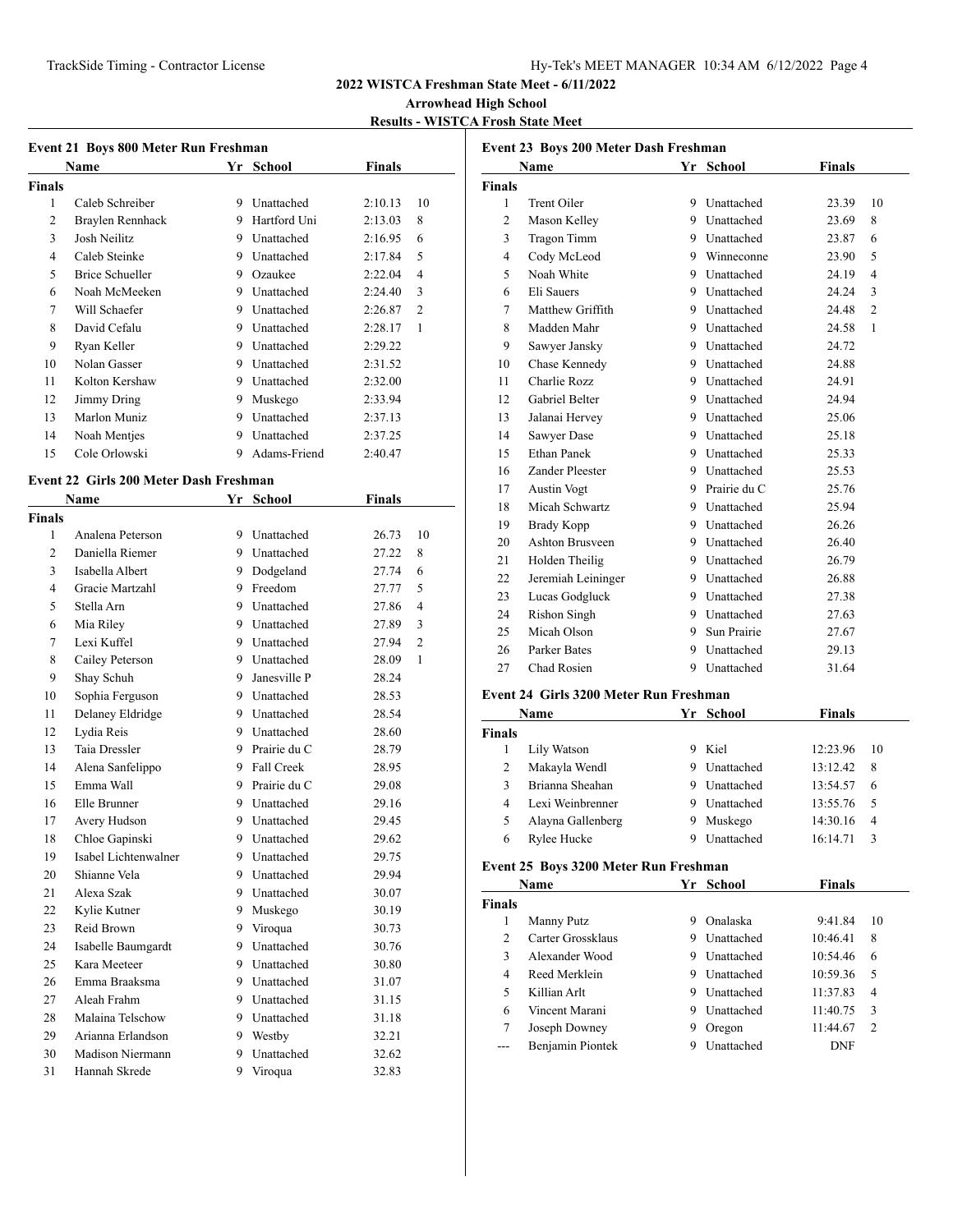**Arrowhead High School**

**Results - WISTCA Frosh State Meet**

|                | Team                  | Relay                  | <b>Finals</b> |    |
|----------------|-----------------------|------------------------|---------------|----|
| <b>Finals</b>  |                       |                        |               |    |
| 1              | Prairie du Chien      |                        | 4:26.68       | 10 |
|                | 1) Taia Dressler 9    | 2) Jayden Henderson 9  |               |    |
|                | 3) Emma Wall 9        | 4) Tannah Radloff 9    |               |    |
| $\mathfrak{D}$ | McFarland             |                        | 4:29.85       | 8  |
|                | 1) Julia Ackley 9     | 2) Rachel Kuehl 9      |               |    |
|                | 3) Kendra Mueller 9   | 4) Riley Bickelhaupt 9 |               |    |
| 3              | Mukwonago             |                        | 4:35.87       | 6  |
|                | 1) Grace Graczyk 9    | 2) Emily Plestina 9    |               |    |
|                | 3) Julia Baker 9      | 4) Abby Brazouski 9    |               |    |
| $\overline{4}$ | Sun Prairie           |                        | 4:52.27       | .5 |
|                | 1) Brooke Marchewka 9 | 2) Aubrey Erickson 9   |               |    |
|                | 3) Sophie Erickson 9  | 4) Alexa Wornson 9     |               |    |

## **Event 27 Boys 4x400 Meter Relay Freshman**

| Team                  | Relav              | <b>Finals</b> |    |
|-----------------------|--------------------|---------------|----|
| <b>Finals</b>         |                    |               |    |
| Prairie du Chien<br>1 |                    | 3:49.54       | 10 |
| 1) Hunter Straka 9    | 2) Xander DeHart 9 |               |    |
| 3) Jackson Perkins 9  | 4) Blake Thiry 9   |               |    |
| 2<br>Oregon           |                    | 8<br>3:56.48  |    |
| 1) Kyle Rohn 9        | 2) Ashton Wolfe 9  |               |    |
| 3) Quyen Wirts 9      | 4) Noah Hansen 9   |               |    |
| 5) Jacob Yoerger 9    | 6) Joseph Downey 9 |               |    |
| 3<br>Purple Hawks     |                    | 4:23.57<br>6  |    |
| 1) Rishon Singh 9     | 2) Nolan Gasser 9  |               |    |
| 3) Vincent Marani 9   | 4) Will Schaefer 9 |               |    |
|                       |                    |               |    |

## **Event 28 Girls High Jump Freshman**

|                | Name                                    | Yr | <b>School</b>     | <b>Finals</b> |     |
|----------------|-----------------------------------------|----|-------------------|---------------|-----|
| <b>Finals</b>  |                                         |    |                   |               |     |
| 1              | Lydia Merrick                           | 9  | Freedom           | $5-02.00$     | 10  |
| $\overline{2}$ | Erin Gluch                              | 9  | Westby            | $5 - 00.00$   | 8   |
| 3              | Keegan Lodes                            | 9  | <b>Unattached</b> | $4 - 10.00$   | 5   |
| 3              | <b>Taia Dressler</b>                    | 9  | Prairie du C      | $4 - 10.00$   | 5   |
| 3              | Megan Geason                            | 9  | Unattached        | $4 - 10.00$   | 5   |
| 6              | Lauren Pearson                          | 9  | <b>Unattached</b> | 4-08.00       | 2.5 |
| 6              | Alexa Wornson                           | 9  | Sun Prairie       | 4-08.00       | 2.5 |
| 8              | Alexa Szak                              | 9  | <b>Unattached</b> | J4-08.00      | 0.5 |
| 8              | Rachel Kuehl                            | 9  | McFarland         | J4-08.00      | 0.5 |
| 10             | Mia Szczepanski                         | 9  | <b>Unattached</b> | $4 - 02.00$   |     |
| 10             | Annabelle Festerling                    | 9  | Unattached        | $4 - 02.00$   |     |
| 12             | <b>Serenity Mercer</b>                  | 9  | Unattached        | $4 - 00.00$   |     |
|                | <b>Event 29 Boys High Jump Freshman</b> |    |                   |               |     |
|                | <b>Name</b>                             | Yr | <b>School</b>     | <b>Finals</b> |     |
| <b>Finals</b>  |                                         |    |                   |               |     |
| 1              | Mason Kelley                            | 9  | <b>Unattached</b> | $5-11.00$     | 10  |
| $\overline{2}$ | Tyler Dahlie                            | 9  | Unattached        | $5 - 10.00$   | 8   |
| 3              | John Kubisch                            | 9  | Unattached        | 5-08.00       | 6   |
| $\overline{4}$ | Zachary Bjorklund                       | 9  | Unattached        | J5-08.00      | 5   |
| 5              | Landon Scray                            | 9  | Unattached        | J5-08.00      | 4   |
| 6              | Austin Zinn                             | 9  | Unattached        | $5 - 06.00$   | 3   |
|                |                                         |    |                   |               |     |

| 7  | Jer'Von Anderson        | 9 | Watertown         | J5-06.00    | 2 |
|----|-------------------------|---|-------------------|-------------|---|
| 8  | Joah Robinson           | 9 | Unattached        | J5-06.00    | 1 |
| 9  | Colton Pickart          | 9 | Dodgeland         | J5-06.00    |   |
| 10 | Otto Utecht             | 9 | Ozaukee           | $5-02.00$   |   |
| 10 | <b>Tyler Montag</b>     | 9 | Unattached        | $5-02.00$   |   |
| 10 | Darnell Moore           | 9 | <b>Unattached</b> | $5-02.00$   |   |
| 10 | <b>Riley Fitzsimons</b> | 9 | Unattached        | $5-02.00$   |   |
| 14 | Peyton Mueller          | 9 | Ozaukee           | 5-00.00     |   |
| 15 | <b>Hyrum Barfuss</b>    | 9 | Muskego           | $4 - 10.00$ |   |
| 15 | Remington Kilps         | 9 | Unattached        | $4 - 10.00$ |   |
| 17 | Micah Olson             |   | Sun Prairie       | 4-08.00     |   |
|    |                         |   |                   |             |   |

#### **Event 30 Girls Pole Vault Freshman**

| Name          |                    |   | School      | <b>Finals</b> |                |
|---------------|--------------------|---|-------------|---------------|----------------|
| <b>Finals</b> |                    |   |             |               |                |
| 1             | Nikki Wilcox       | 9 | Unattached  | 11-03.00      | 10             |
| 2             | Erica Miner        | 9 | Unattached  | 11-00.00      | 8              |
| 3             | Alena Sanfelippo   | 9 | Fall Creek  | 10-00.00      | 6              |
| 4             | Cailey Peterson    | 9 | Unattached  | $9 - 00.00$   | 5              |
| 5             | Phoebe Meske       | 9 | Unattached  | J9-00.00      | 4              |
| 6             | Jenna Weis         | 9 | Unattached  | 8-06.00       | 3              |
| 7             | Alexa Wornson      | 9 | Sun Prairie | J8-06.00      | $\overline{2}$ |
| 8             | Malaina Telschow   | 9 | Unattached  | 8-00.00       | 0.3            |
| 8             | Ayla Brittnacher   | 9 | Unattached  | 8-00.00       | 0.3            |
| 8             | Aubree Beasley     | 9 | Muskego     | 8-00.00       | 0.3            |
| 11            | Addison Kowalewski | 9 | Unattached  | 7-06.00       |                |
| 12            | Mallory Kohn       | 9 | Dodgeland   | 7-00.00       |                |
| 12            | Emily Plestina     | 9 | Unattached  | 7-00.00       |                |
| 14            | Emma Carpiaux      | 9 | Sun Prairie | $6 - 00.00$   |                |
| ---           | Shianne Vela       | 9 | Unattached  | ΝH            |                |

## **Event 31 Boys Pole Vault Freshman**

|               | <b>Name</b>              | Yr | <b>School</b> | Finals    |                |  |
|---------------|--------------------------|----|---------------|-----------|----------------|--|
| <b>Finals</b> |                          |    |               |           |                |  |
| 1             | Lincoln Johnson          | 9  | Unattached    | 11-06.00  | 10             |  |
| 2             | Ashton Baumann           | 9  | Unattached    | J11-06.00 | 8              |  |
| 3             | Gage Losiewicz           | 9  | Unattached    | J11-06.00 | 6              |  |
| 4             | Jacob Yoerger            | 9  | Oregon        | J11-06.00 | 5              |  |
| 5             | Jacob Hackbarth          | 9  | La Crosse Lo  | J11-06.00 | 3.5            |  |
| 5             | Camden Brittnacher       | 9  | Unattached    | J11-06.00 | 3.5            |  |
| 7             | Ryan Keller              | 9  | Unattached    | 11-00.00  | $\overline{2}$ |  |
| 8             | Owen Orioles             | 9  | Unattached    | J11-00.00 | 1              |  |
| 9             | Kasey Wilbur             | 9  | Unattached    | 10-06.00  |                |  |
| 10            | Kyle Schreiner           | 9  | Unattached    | J10-06.00 |                |  |
| 11            | Samuel Anderson          | 9  | Unattached    | J10-06.00 |                |  |
| 12            | Evan Taylor              | 9  | Unattached    | 10-00.00  |                |  |
| 12            | Matt Winch               | 9  | Fennimore     | 10-00.00  |                |  |
| 12            | Jack Verhaalen           | 9  | Unattached    | 10-00.00  |                |  |
| 12            | Josiah Luby              | 9  | Unattached    | 10-00.00  |                |  |
| 12            | Andrew Jones             | 9  | Unattached    | 10-00.00  |                |  |
| 17            | <b>Bennett Verboomen</b> | 9  | Unattached    | 9-06.00   |                |  |
| 17            | Remington Kilps          | 9  | Unattached    | 9-06.00   |                |  |
| 19            | Owen Colvin              | 9  | Unattached    | 8-06.00   |                |  |
| 19            | Weston VanLue            | 9  | Unattached    | 8-06.00   |                |  |
| 21            | Noah McMeeken            | 9  | Unattached    | 8-00.00   |                |  |
| 22            | Zachary Shoemaker        | 9  | Sun Prairie   | 7-06.00   |                |  |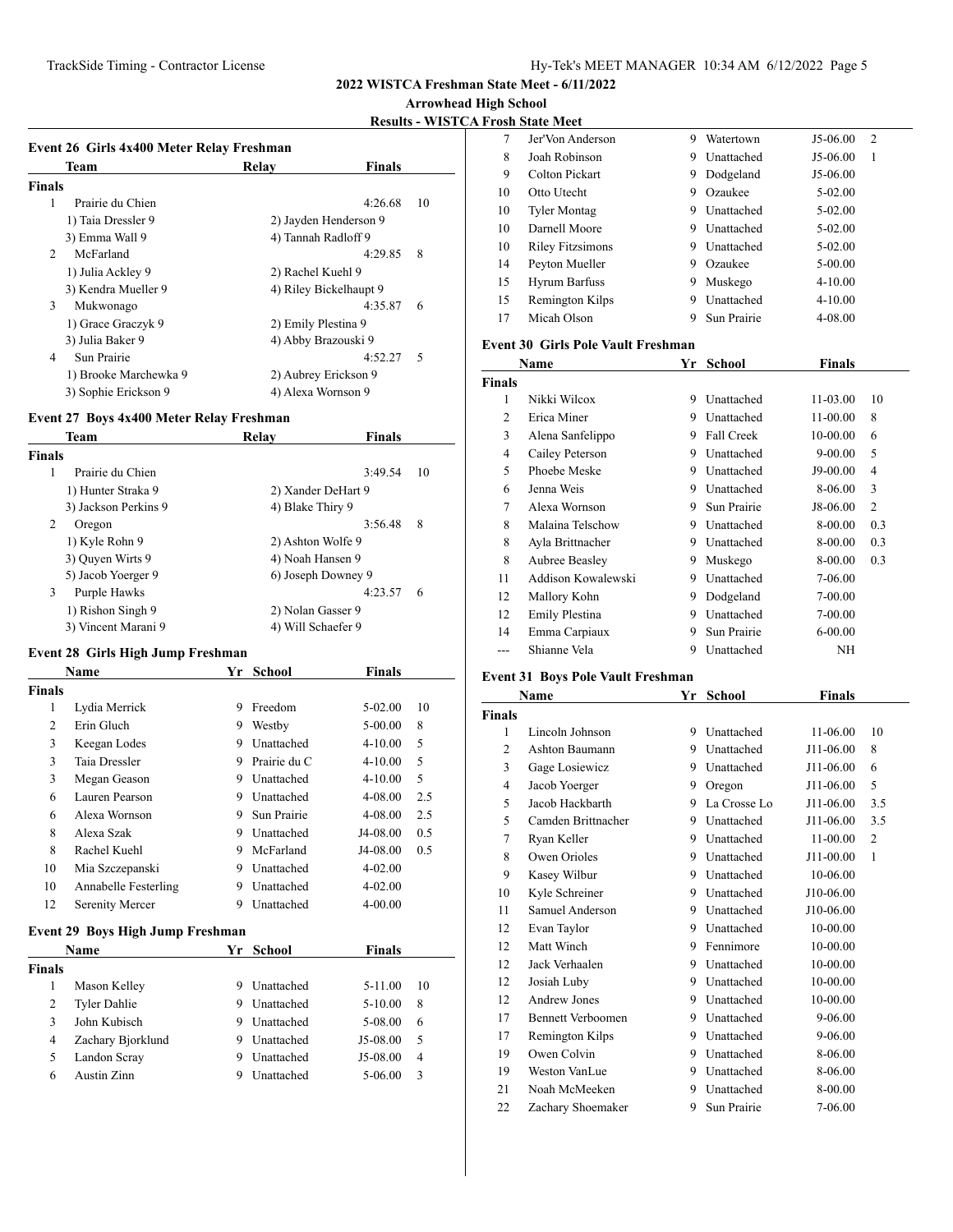## **Arrowhead High School**

# **Results - WISTCA Frosh State Meet**

| <b>Event 32 Girls Long Jump Freshman</b> |                      |    |                   |               |                |  |
|------------------------------------------|----------------------|----|-------------------|---------------|----------------|--|
|                                          | Name                 |    | Yr School         | <b>Finals</b> |                |  |
| <b>Finals</b>                            |                      |    |                   |               |                |  |
| 1                                        | Daniella Riemer      | 9  | Unattached        | 16-07.50      | 10             |  |
| $\overline{2}$                           | Megan Geason         | 9  | <b>Unattached</b> | $16-07.00$    | 8              |  |
| 3                                        | Rachel Kuehl         |    | 9 McFarland       | 16-06.00      | 6              |  |
| $\overline{4}$                           | Alena Sanfelippo     | 9  | Fall Creek        | $16 - 03.50$  | 5              |  |
| 5                                        | Anisa Barnett        | 9. | <b>Unattached</b> | $16-01.50$    | $\overline{4}$ |  |
| 6                                        | Isabel Lichtenwalner |    | 9 Unattached      | 15-06.50      | 3              |  |
| 7                                        | Lauren Pearson       | 9  | Unattached        | 15-03.50      | $\overline{c}$ |  |
| 8                                        | Mia Riley            |    | 9 Unattached      | 15-02.50      | 1              |  |
| 9                                        | Evelyn Neideffer     |    | 9 Unattached      | 15-02.25      |                |  |
| 10                                       | Tannah Radloff       | 9  | Prairie du C      | 14-09.50      |                |  |
| 11                                       | Marissa Mort         | 9  | Unattached        | 14-07.00      |                |  |
| 12                                       | Kara Meeteer         |    | 9 Unattached      | 14-05.00      |                |  |
| 13                                       | Alexa Szak           | 9  | Unattached        | 14-04.50      |                |  |
| 14                                       | Erin Gluch           |    | 9 Westby          | 14-03.00      |                |  |
| 15                                       | Emma Wall            | 9  | Prairie du C      | 14-02.50      |                |  |
| 16                                       | Delaney Eldridge     | 9  | Unattached        | 14-00.50      |                |  |
| 17                                       | Addison Kowalewski   |    | 9 Unattached      | 13-09.00      |                |  |
| 18                                       | Emma DeBraske        |    | 9 Unattached      | 13-07.00      |                |  |
| 19                                       | Malaina Telschow     | 9  | Unattached        | 13-01.25      |                |  |
| 20                                       | Reid Brown           | 9  | Viroqua           | 12-11.50      |                |  |
| 21                                       | Teadah Nou           | 9. | Sun Prairie       | 12-10.50      |                |  |
| 22                                       | Hannah Skrede        | 9  | Viroqua           | 12-06.50      |                |  |
| 23                                       | Hannah Perugini      | 9  | Unattached        | 12-05.00      |                |  |
| 24                                       | Lisa Perez           | 9  | Dodgeland         | 11-03.00      |                |  |
| 25                                       | Lily Rosenthal       | 9  | Sun Prairie       | 7-07.00       |                |  |

## **Event 33 Boys Long Jump Freshman**

| Name           |                      |   | School       | Finals   |                |
|----------------|----------------------|---|--------------|----------|----------------|
| <b>Finals</b>  |                      |   |              |          |                |
| 1              | <b>Isaac Pratt</b>   | 9 | Viroqua      | 19-05.00 | 10             |
| $\overline{2}$ | <b>Ouven Wirts</b>   | 9 | Unattached   | 19-03.75 | 8              |
| 3              | Angel Escamilla      | 9 | Unattached   | 19-00.50 | 6              |
| 4              | Christian Rothmeier  | 9 | Arrowhead    | 18-08.25 | 5              |
| 5              | Jackson Perkins      | 9 | Prairie du C | 18-04.75 | 4              |
| 6              | Jack Savasta         | 9 | Unattached   | 18-03.75 | 3              |
| 7              | Frank Wiedmeyer      | 9 | Unattached   | 18-03.00 | $\overline{2}$ |
| 8              | Ethan Panek          | 9 | Unattached   | 17-09.25 | 1              |
| 9              | Jalanai Hervey       | 9 | Unattached   | 17-08.00 |                |
| 10             | Hunter Straka        | 9 | Prairie du C | 17-04.75 |                |
| 11             | <b>Brody Gaengel</b> | 9 | Unattached   | 17-04.50 |                |
| 11             | Kaden Sullivan       | 9 | Viroqua      | 17-04.50 |                |
| 13             | Madden Mahr          | 9 | Unattached   | 17-03.50 |                |
| 14             | Aarav Vikram         | 9 | Unattached   | 16-11.00 |                |
| 15             | Alex Roe             | 9 | Unattached   | 16-09.50 |                |
| 16             | Ashton Brusveen      | 9 | Unattached   | 16-04.50 |                |
| 17             | Peyton Mueller       | 9 | Ozaukee      | 15-07.75 |                |
| 18             | Abraham Monson       | 9 | Unattached   | 15-03.25 |                |
| 19             | Theodore Luecke      | 9 | Unattached   | 14-10.50 |                |
| 20             | Micah Schwartz       | 9 | Unattached   | 14-06.25 |                |
| 21             | <b>Gus Pranckus</b>  | 9 | Unattached   | 14-04.00 |                |
| 22             | Holden Theilig       | 9 | Unattached   | 14-03.00 |                |
| 23             | Jer'Von Anderson     | 9 | Watertown    | 12-11.75 |                |

| ---            | Chase Kennedy                               | 9  | Unattached     | ND            |                |  |  |  |  |
|----------------|---------------------------------------------|----|----------------|---------------|----------------|--|--|--|--|
|                |                                             |    |                |               |                |  |  |  |  |
|                | Event 34 Girls Triple Jump Freshman<br>Name |    | Yr School      | <b>Finals</b> |                |  |  |  |  |
| <b>Finals</b>  |                                             |    |                |               |                |  |  |  |  |
| $\mathbf{1}$   | Anisa Barnett                               |    | 9 Unattached   | 36-03.00      | 10             |  |  |  |  |
| $\overline{2}$ | Daniella Riemer                             |    | 9 Unattached   | 34-09.00      | 8              |  |  |  |  |
| 3              | Emma DeBraske                               |    | 9 Unattached   | 32-07.50      | 6              |  |  |  |  |
| $\overline{4}$ | Tannah Radloff                              |    | 9 Prairie du C | 31-10.25      | 5              |  |  |  |  |
| 5              | Jillian Kneisler                            |    | 9 Muskego      | 30-08.75      | $\overline{4}$ |  |  |  |  |
| 6              | Evelyn Neideffer                            |    | 9 Unattached   | 29-09.75      | 3              |  |  |  |  |
| 7              | Macy Keim                                   |    | 9 Unattached   | 29-07.75      | $\mathfrak{D}$ |  |  |  |  |
| 8              | <b>Taylor Stucy</b>                         |    | 9 Unattached   | 29-07.00      | $\mathbf{1}$   |  |  |  |  |
| 9              | Mia Szczepanski                             |    | 9 Unattached   | 29-00.75      |                |  |  |  |  |
| 10             | Hannah Skrede                               |    | 9 Viroqua      | 26-11.00      |                |  |  |  |  |
| 11             | Payton Stucy                                |    | 9 Unattached   | 26-06.25      |                |  |  |  |  |
| 12             | <b>Grace Knilans</b>                        |    | 9 Unattached   | 26-03.75      |                |  |  |  |  |
| ---            | Ina Jashinsky                               |    | 9 Unattached   | ND            |                |  |  |  |  |
|                |                                             |    |                |               |                |  |  |  |  |
|                | <b>Event 35 Boys Triple Jump Freshman</b>   |    |                |               |                |  |  |  |  |
|                | Name                                        |    | Yr School      | Finals        |                |  |  |  |  |
| <b>Finals</b>  |                                             |    |                |               |                |  |  |  |  |
| $\mathbf{1}$   | <b>Blake Thiry</b>                          |    | 9 Prairie du C | 43-01.50      | 10             |  |  |  |  |
| 2              | Mikiah Hopf                                 |    | 9 Unattached   | 41-08.00      | 8              |  |  |  |  |
| 3              | Isaac Pratt                                 |    | 9 Viroqua      | 40-04.75      | 6              |  |  |  |  |
| 4              | Sawyer Dase                                 |    | 9 Unattached   | 39-10.50      | 5              |  |  |  |  |
| 5              | Jacob Hackbarth                             |    | 9 La Crosse Lo | 39-04.25      | 4              |  |  |  |  |
| 6              | Angel Escamilla                             |    | 9 Unattached   | 39-03.75      | 3              |  |  |  |  |
| $\tau$         | Ashton Baumann                              |    | 9 Unattached   | 38-11.50      | $\overline{c}$ |  |  |  |  |
| 8              | Austin Zinn                                 |    | 9 Unattached   | 37-03.00      | 1              |  |  |  |  |
| 9              | <b>Jackson Perkins</b>                      |    | 9 Prairie du C | 37-02.25      |                |  |  |  |  |
| 10             | Hunter Straka                               |    | 9 Prairie du C | 36-05.75      |                |  |  |  |  |
| 11             | Aarav Vikram                                |    | 9 Unattached   | 36-05.50      |                |  |  |  |  |
| 12             | Christian Rothmeier                         |    | 9 Arrowhead    | 36-02.75      |                |  |  |  |  |
| 13             | Evan McVeigh                                |    | 9 Sun Prairie  | 35-01.50      |                |  |  |  |  |
| 14             | <b>Riley Fitzsimons</b>                     |    | 9 Unattached   | 35-01.00      |                |  |  |  |  |
| 15             | RJ Amundson                                 |    | 9 Unattached   | 33-10.50      |                |  |  |  |  |
| 16             | Theodore Luecke                             |    | 9 Unattached   | 32-03.25      |                |  |  |  |  |
| 17             | Nolan Wieneke                               | 9  | Dodgeland      | 31-09.75      |                |  |  |  |  |
|                | <b>Event 36 Girls Shot Put Freshman</b>     |    |                |               |                |  |  |  |  |
|                | Name                                        | Yr | School         | Finals        |                |  |  |  |  |
| <b>Finals</b>  |                                             |    |                |               |                |  |  |  |  |
| 1              | Chloe Kessenich                             |    | 9 Unattached   | 38-03.00      | 10             |  |  |  |  |
| 2              | Bethany Gallick                             | 9  | Adams-Friend   | 37-11.00      | 8              |  |  |  |  |

| ∠  | Demany Gamer     | 7 | Aualiis-Fitchu | <i>31</i> -11.00 | $\circ$        |
|----|------------------|---|----------------|------------------|----------------|
| 3  | Megan Doherty    | 9 | Unattached     | 37-03.00         | 6              |
| 4  | Paige Kurlinski  | 9 | Ozaukee        | 36-11.50         | 5              |
| 5  | Tatum Wiedenhaft | 9 | Unattached     | 34-01.50         | 4              |
| 6  | Ireland Gerlach  | 9 | Unattached     | 31-08.00         | 3              |
| 7  | Lillyana Morales | 9 | Unattached     | 30-09.00         | $\overline{c}$ |
| 8  | Kristin Behnke   | 9 | Unattached     | 28-11.50         | 1              |
| 9  | Izzy Bahe        | 9 | Unattached     | 28-08.50         |                |
| 10 | Mia Szczepanski  | 9 | Unattached     | 27-03.50         |                |
| 11 | Mia Racine       | 9 | Unattached     | 27-03.00         |                |
| 12 | Alexandra Moreth | 9 | Unattached     | 26-04.00         |                |
| 12 | Kenny Broadway   | 9 | Unattached     | 26-04.00         |                |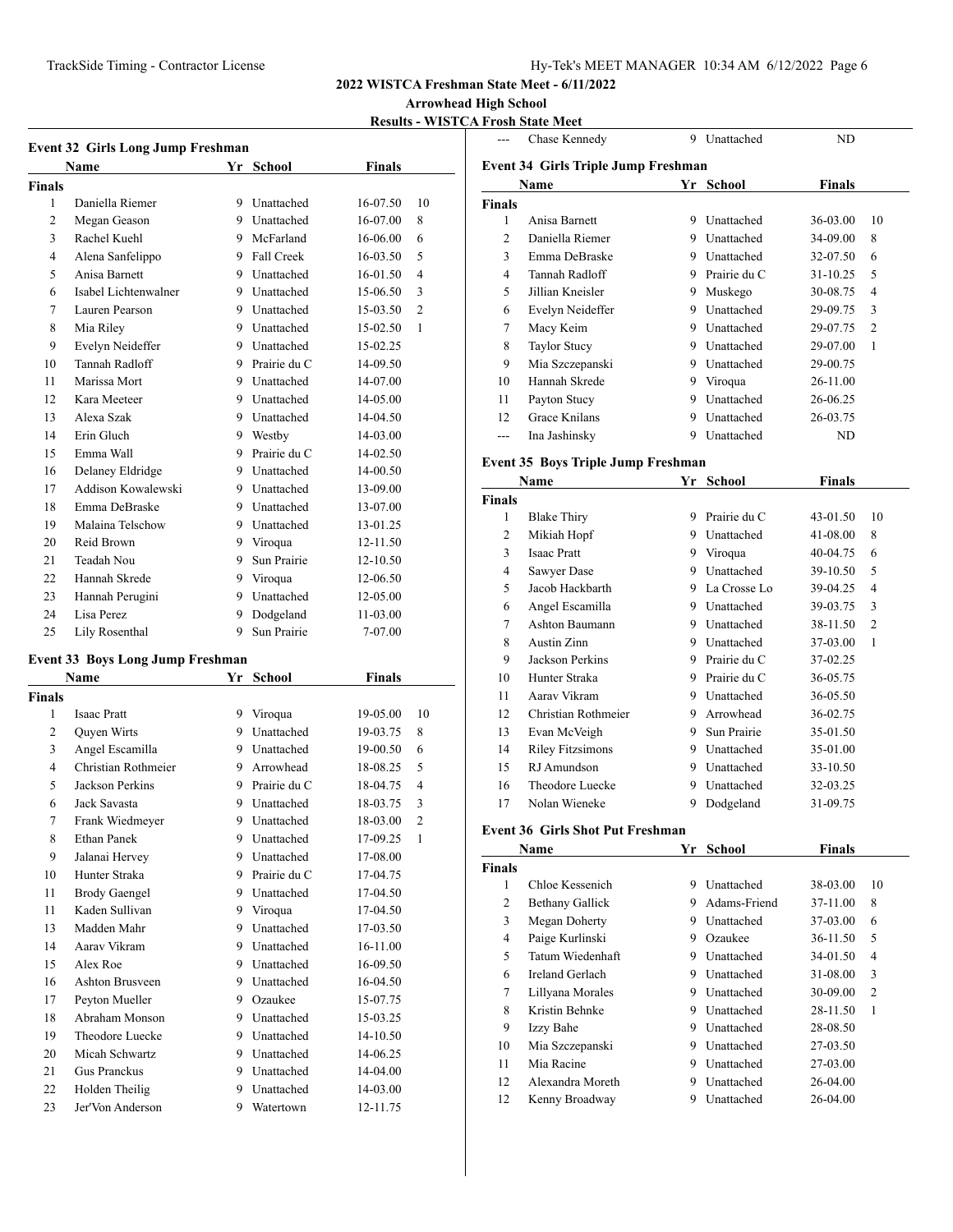**Arrowhead High School**

**Results - WISTCA Frosh State Meet**

| Finals  (Event 36 Girls Shot Put Freshman) |                                             |    |                |               |                |  |
|--------------------------------------------|---------------------------------------------|----|----------------|---------------|----------------|--|
|                                            | Name                                        | Yr | <b>School</b>  | Finals        |                |  |
| 14                                         | Milee Podoll                                | 9. | Sun Prairie    | 25-10.00      |                |  |
| 15                                         | Mia Riley                                   |    | 9 Unattached   | 25-01.00      |                |  |
| 16                                         | Paige Kozik                                 |    | 9 Unattached   | 24-06.00      |                |  |
| 17                                         | Alyson Rostan                               |    | 9 Sun Prairie  | 24-00.00      |                |  |
| 18                                         | Kaylee Steadman                             |    | 9 Ozaukee      | 23-08.00      |                |  |
| 19                                         | Kennedy Reichert                            |    | 9 Unattached   | 22-04.50      |                |  |
| 20                                         | Regan Bebar                                 |    | 9 Unattached   | 21-07.00      |                |  |
| 21                                         | Jenna Shumaker                              |    | 9 Unattached   | 16-08.00      |                |  |
| $---$                                      | Rae Curry                                   |    | 9 Unattached   | ND            |                |  |
| ---                                        | Genevieve Schneider                         |    | 9 Unattached   | ND            |                |  |
|                                            | <b>Event 38 Boys Shot Put Freshman</b>      |    |                |               |                |  |
|                                            | Name                                        | Yr | <b>School</b>  | Finals        |                |  |
| <b>Finals</b>                              |                                             |    |                |               |                |  |
| 1                                          | Andrew Gahan                                |    | 9 Unattached   | 45-11.00      | 10             |  |
| 2                                          | <b>Hunter Sprangers</b>                     |    | 9 Unattached   | 41-03.00      | 8              |  |
| 3                                          | Malachi Spencer                             |    | 9 Unattached   | 40-02.50      | 6              |  |
| $\overline{4}$                             | Caleb Smith                                 |    | 9 Unattached   | 39-08.50      | 5              |  |
| 5                                          | Alex Marsh                                  |    | 9 Unattached   | 37-07.00      | 4              |  |
| 6                                          | Josiah Sey                                  |    | 9 Unattached   | 35-01.00      | 3              |  |
| 7                                          | Joah Robinson                               |    | 9 Unattached   | 34-05.00      | $\overline{c}$ |  |
| 8                                          | Jack MacEarchern                            |    | 9 Prairie du C | 33-03.50      | 1              |  |
| 9                                          | Peyton Seidling                             |    | 9 Unattached   | 33-02.50      |                |  |
| 10                                         | <b>Aaron Marek</b>                          |    | 9 Unattached   | 32-06.00      |                |  |
| 11                                         | Connor Korte-Stolen                         |    | 9 Unattached   | 32-04.00      |                |  |
| 12                                         | Owen Brunette                               |    | 9 Unattached   | 32-02.00      |                |  |
| 13                                         | Kellan Smith                                |    | 9 Unattached   | 32-00.00      |                |  |
| 14                                         | Ethan LeClair                               |    | 9 Unattached   | 31-01.50      |                |  |
| 15                                         | Hyrum Barfuss                               |    | 9 Muskego      | 30-10.00      |                |  |
| 16                                         | William Wagner                              |    | 9 Arrowhead    | 30-09.50      |                |  |
| 17                                         | Troy Nguyen                                 |    | 9 Unattached   | 27-03.50      |                |  |
| 18                                         | Evan Voegeli                                |    | 9 Unattached   | 26-09.00      |                |  |
|                                            | <b>Event 39 Girls Discus Throw Freshman</b> |    |                |               |                |  |
|                                            | Name                                        |    | Yr School      | <b>Finals</b> |                |  |
| <b>Finals</b>                              |                                             |    |                |               |                |  |
| 1                                          | <b>Bethany Gallick</b>                      | 9  | Adams-Friend   | 111-08        | 10             |  |
| $\overline{2}$                             | Kristin Behnke                              | 9  | Unattached     | 111-03        | 8              |  |
| 3                                          | Chloe Kessenich                             | 9  | Unattached     | 102-00        | 6              |  |
| 4                                          | Shania Stache                               |    | 9 Unattached   | 99-06         | 5              |  |
| 5                                          | Megan Doherty                               |    | 9 Unattached   | 99-03         | 4              |  |
| 6                                          | Lillyana Morales                            |    | 9 Unattached   | 98-04         | 3              |  |
| $\tau$                                     | Mia Racine                                  | 9  | Unattached     | 92-09         | 2              |  |
| 8                                          | Leah Wegand                                 | 9  | Unattached     | 89-10         | $\mathbf{1}$   |  |
| 9                                          | Alexandra Moreth                            | 9  | Unattached     | 87-00         |                |  |
| 10                                         | Izzy Bahe                                   | 9  | Unattached     | 86-06         |                |  |
| 11                                         | Tatum Wiedenhaft                            | 9  | Unattached     | 83-10         |                |  |
| 12                                         | Reese Lucken                                | 9  | Fall Creek     | 81-03         |                |  |
| 13                                         | Alyson Rostan                               | 9  | Sun Prairie    | 78-10         |                |  |
| 14                                         | Amalia Neville                              |    | 9 Unattached   | 76-08         |                |  |
| 15                                         | Kaylee Steadman                             |    | 9 Ozaukee      | 76-05         |                |  |
| 16                                         | Paige Kurlinski                             |    | 9 Ozaukee      | 74-00         |                |  |
| 17                                         | Paige Kozik                                 |    | 9 Unattached   | $65 - 10$     |                |  |
| 18                                         | Milee Podoll                                | 9  | Sun Prairie    | 60-06         |                |  |
|                                            |                                             |    |                |               |                |  |

| 19                                         | Kennedy Reichert     |    | 9 Unattached   | 59-07         |                |  |  |  |  |
|--------------------------------------------|----------------------|----|----------------|---------------|----------------|--|--|--|--|
| 20                                         | Ireland Gerlach      |    | 9 Unattached   | 56-10         |                |  |  |  |  |
| 21                                         | Regan Bebar          | 9  | Unattached     | 56-01         |                |  |  |  |  |
| <b>Event 40 Boys Discus Throw Freshman</b> |                      |    |                |               |                |  |  |  |  |
|                                            | Name                 |    | Yr School      | <b>Finals</b> |                |  |  |  |  |
| <b>Finals</b>                              |                      |    |                |               |                |  |  |  |  |
| 1                                          | Matthew Griffith     | 9  | Unattached     | 138-09        | 10             |  |  |  |  |
| 2                                          | Jacob Hackbarth      |    | 9 La Crosse Lo | 135-00        | 8              |  |  |  |  |
| 3                                          | Andrew Gahan         |    | 9 Unattached   | 134-04        | 6              |  |  |  |  |
| 4                                          | Hunter Sprangers     |    | 9 Unattached   | 121-04        | 5              |  |  |  |  |
| 5                                          | Alex Marsh           |    | 9 Unattached   | 113-04        | 4              |  |  |  |  |
| 6                                          | Josiah Sey           |    | 9 Unattached   | $105 - 03$    | 3              |  |  |  |  |
| 7                                          | Jack MacEarchern     |    | 9 Prairie du C | 100-09        | $\overline{2}$ |  |  |  |  |
| 8                                          | Ethan LeClair        |    | 9 Unattached   | 95-08         | 1              |  |  |  |  |
| 9                                          | Kellan Smith         |    | 9 Unattached   | 88-08         |                |  |  |  |  |
| 10                                         | Troy Nguyen          |    | 9 Unattached   | 88-01         |                |  |  |  |  |
| 11                                         | Evan Voegeli         |    | 9 Unattached   | 85-05         |                |  |  |  |  |
| 12                                         | Parker Nelson        |    | 9 Fall Creek   | 80-04         |                |  |  |  |  |
| 13                                         | <b>Hyrum Barfuss</b> | 9  | Muskego        | 80-02         |                |  |  |  |  |
| 14                                         | Joah Robinson        |    | 9 Unattached   | 78-11         |                |  |  |  |  |
| 15                                         | Owen Brunette        | 9. | Unattached     | 77-03         |                |  |  |  |  |
| 16                                         | Peyton Mueller       | 9. | Ozaukee        | $72 - 07$     |                |  |  |  |  |
| 17                                         | Anthony DiPietro     |    | 9 Viroqua      | 68-09         |                |  |  |  |  |
| 18                                         | Gus Pranckus         | 9  | Unattached     | 68-02         |                |  |  |  |  |
|                                            | Otto Utecht          | 9  | Ozaukee        | ND            |                |  |  |  |  |
| ---                                        | Caleb Smith          | 9  | Unattached     | ND            |                |  |  |  |  |
|                                            |                      |    |                |               |                |  |  |  |  |

|     | Women - Freshman - Team Rankings - 17 Events Scored |         |
|-----|-----------------------------------------------------|---------|
| 1)  | McFarland                                           | 44.5    |
| 2)  | Freedom                                             | 27      |
| 3)  | Muskego                                             | 26.3333 |
| 4)  | Prairie du Chien                                    | 25      |
| 5)  | Kiel                                                | 23      |
| 6)  | Adams-Friendship                                    | 18      |
| 7)  | Dodgeland                                           | 16      |
| 8)  | Westby                                              | 14      |
| 9)  | Sun Prairie                                         | 12.5    |
| 10) | Fall Creek                                          | 11      |
|     | 11) Kettle Moraine                                  | 6       |
| 11) | Mukwonago                                           | 6       |
| 13) | Ozaukee                                             | 5       |
| 14) | Franklin                                            | 4       |
| 15) | Janesville Parker                                   | 3       |
|     |                                                     |         |

|    | Men - Freshman - Team Rankings - 17 Events Scored |      |
|----|---------------------------------------------------|------|
| 1) | Prairie du Chien                                  | 47   |
| 2) | Viroqua                                           | 30   |
| 3) | Onalaska                                          | 20   |
| 4) | Oregon                                            | 19   |
| 4) | Arrowhead                                         | 19   |
|    | 6) La Crosse Logan                                | 15.5 |
| 7) | Winneconne                                        | 11   |
|    | 8) New Richmond                                   | 10   |
| 9) | Hartford Union                                    | 8    |
| 9) | Warriors TC                                       | 8    |
| 9) | Elkhorn Area                                      | 8    |
| 9) | Watertown                                         | 8    |